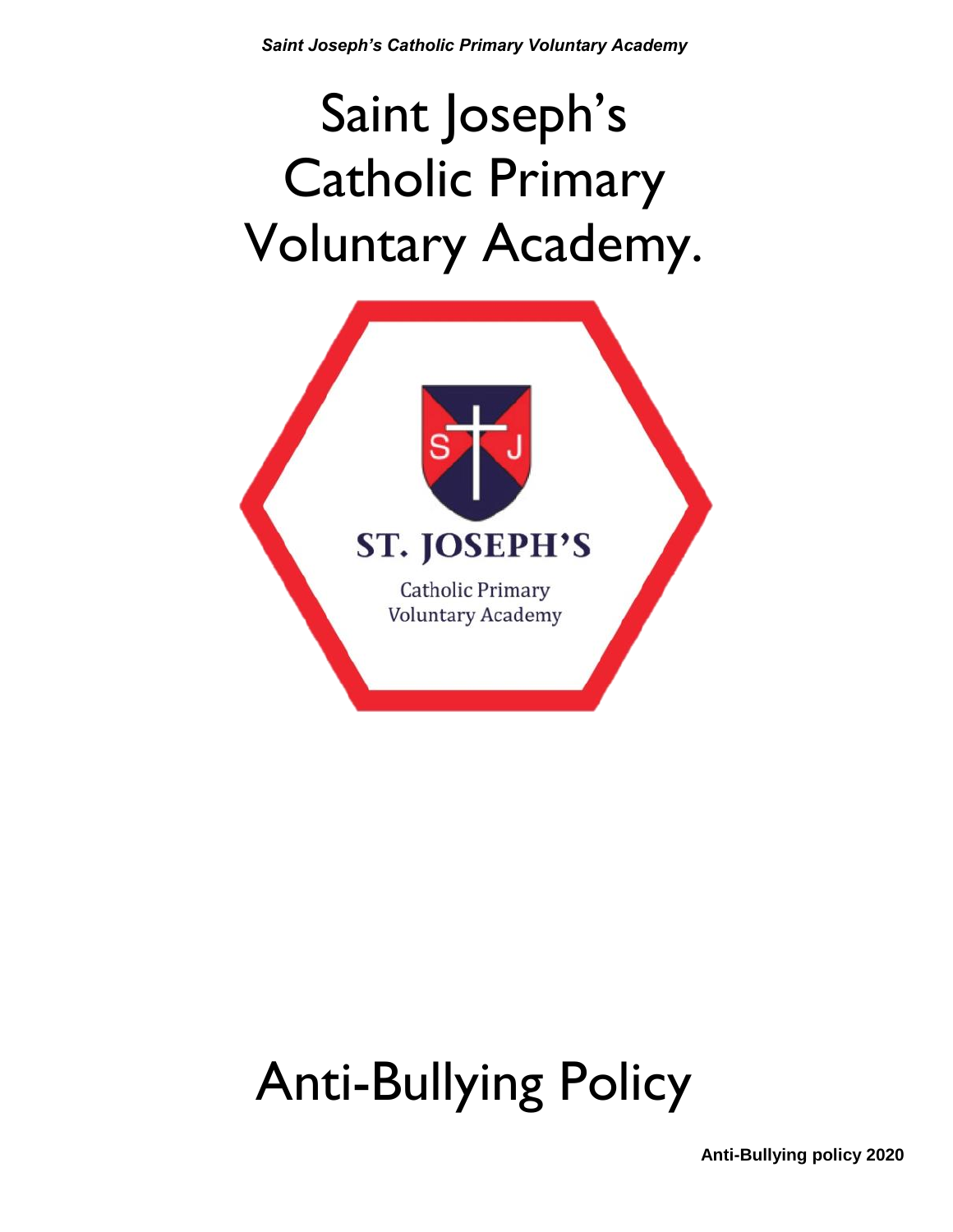*Saint Joseph's Catholic Primary Voluntary Academy*

October 2012 Reviewed January 2015 Update January 2018 Update July 2020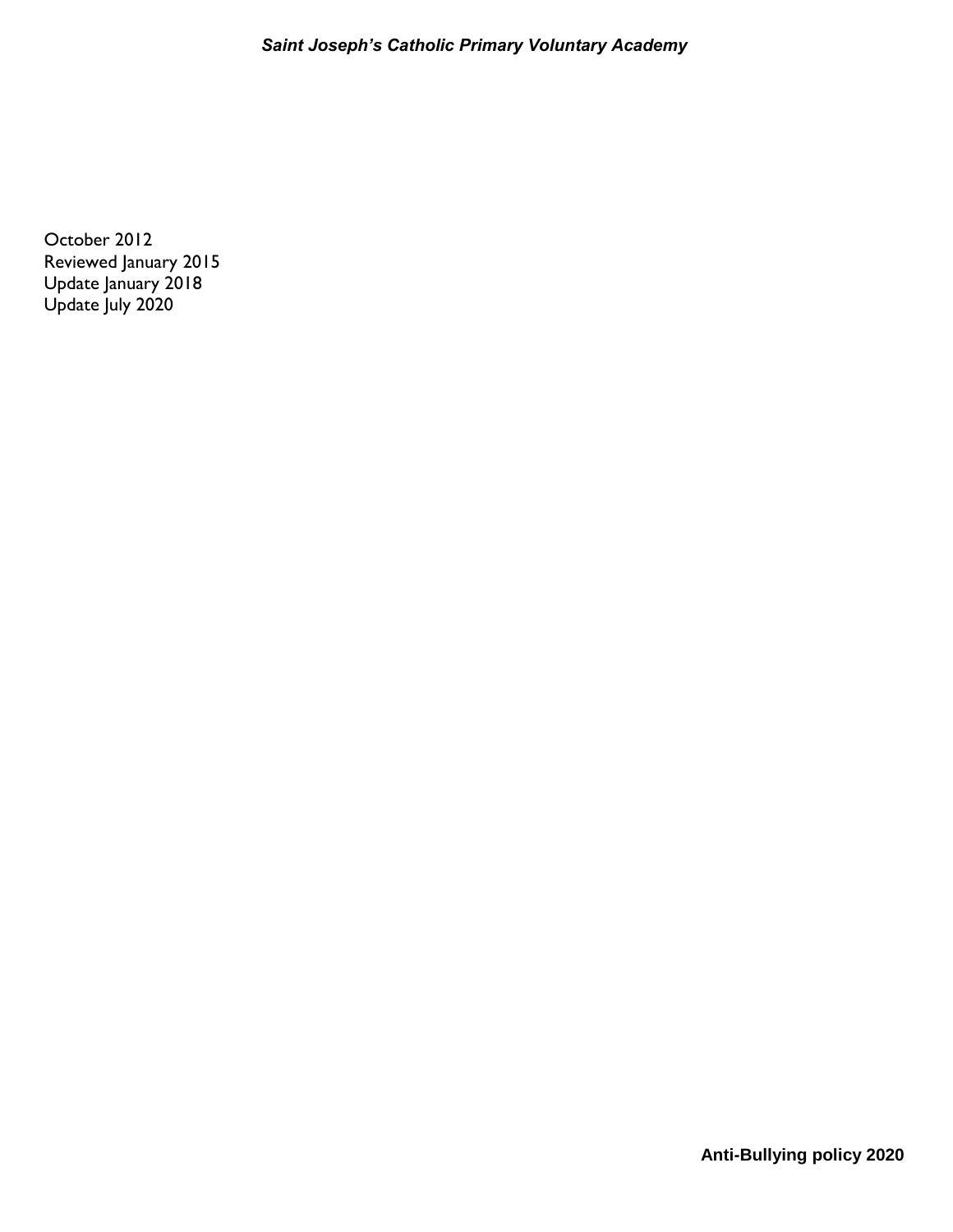## **Anti-Bullying**

Throughout this policy the terms school and academy are interchangeable.

| <b>Date</b>      | <b>Review Date</b> | <b>Coordinators</b>                                | <b>Nominated Governor</b>    |
|------------------|--------------------|----------------------------------------------------|------------------------------|
| <b>July 2020</b> | <b>July 2022</b>   | ' Safeguarding – E. McCullagh,<br><b>R.Wilding</b> | <b>Safeguarding R.Colley</b> |

We acknowledge the School Standards and Framework Act 1998 that clearly states that all maintained schools must have in place an Anti-Bullying Policy that outlines procedures in order to prevent bullying among pupils.

We have a duty of care to protect pupils from bullying as part of our responsibility to provide a safe, secure, caring and friendly school environment for all the children in order to protect them from those who wish to deliberately hurt them either physically or emotionally. We believe all our safeguarding procedures are in line with Sections 3(5) and 87(1) of the Children Act 1989 and Section 157 of the Education Act 2002 and that we promote the welfare of all children in our care.

Under no circumstances will we tolerate any form of bullying and all incidents of bullying will be dealt with promptly and effectively.

We wish to work closely with the School Council and to hear their views and opinions as we acknowledge and support Article 12 of the United Nations Convention on the Rights of the Child that children should be encouraged to form and to express their views.

We as a school community have a commitment to promote equality. Therefore, an equality impact assessment has been undertaken and we believe this policy is in line with the Equality Act 2010.

*Bullying is deliberately hurtful behaviour repeated over time, where it is difficult for those being bullied to defend themselves*

*Bullying is something that happens more than once to the same person. Something that happens once may be mean and hurtful but it is not necessarily bullying.* 

Pupils are bullied for a variety of reasons. Specific types of bullying include:

- Bullying related to race, religion or culture
- Bullying related to SEN or disabilities
- Bullying related to appearance or health conditions
- Bullying related to sexual orientation
- Bullying of young carers, looked after children, or otherwise related to home circumstances
- Sexist or sexual bullying

There is no "hierarchy" of bullying – all forms of bullying should be taken equally seriously and dealt with appropriately. Bullying can take place between pupils, between pupils and staff, or between staff; by individuals or groups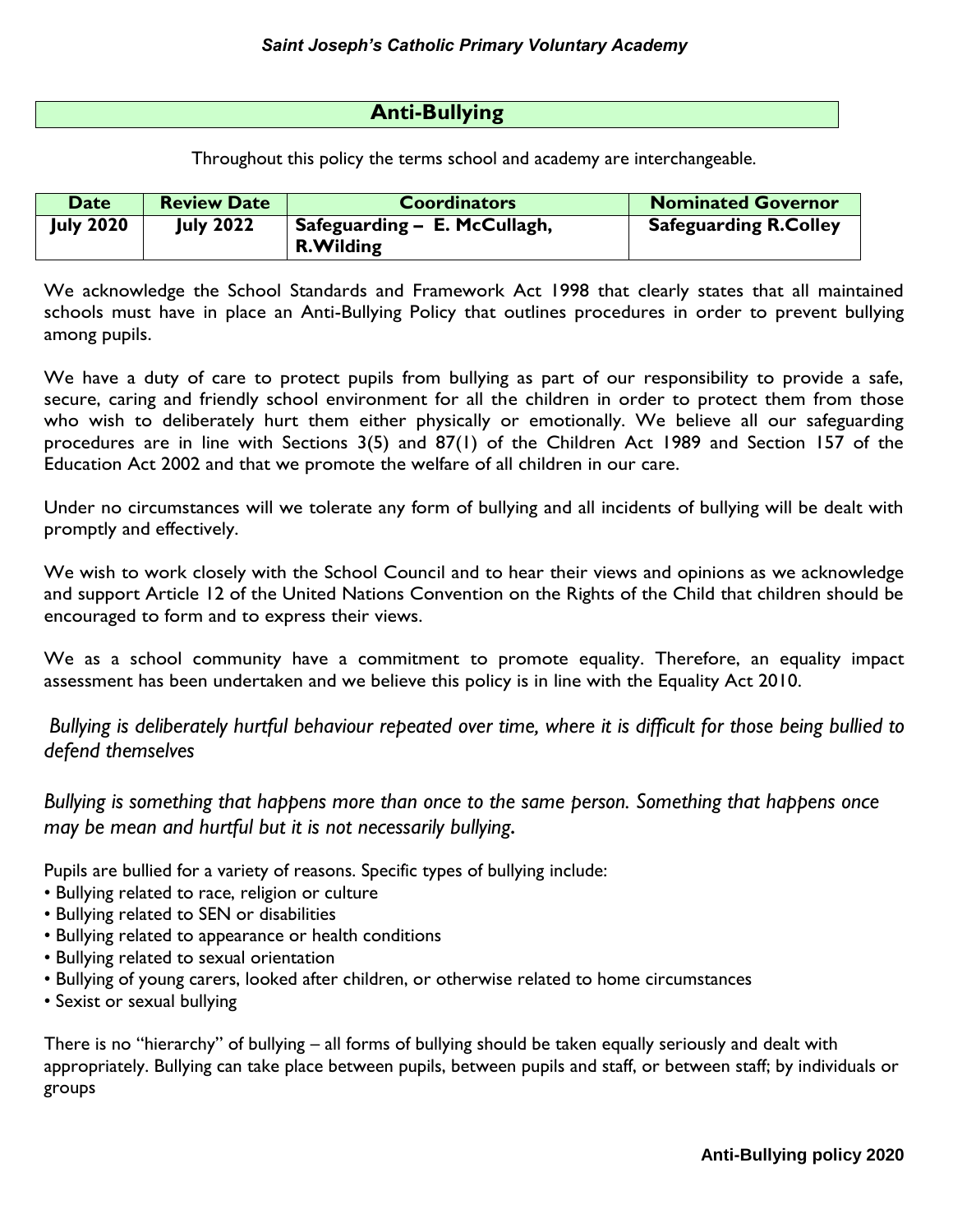## **Aims & Objectives**

- To develop a school environment that is both safe and secure for all pupils.
- To show commitment that bullying is wrong and against the ethos and mission statement of St Joseph's
- To have in place established systems that will deal with incidents of bullying.
- To develop confident children who will notify staff of any incident of bullying.
- To inform everyone connected with the school of the school's anti-bullying policy.
- To work with other schools to share good practice in order to improve this policy.
- To ensure both parents and children understand exactly what is meant by bullying
- To ensure a consistent school response to any incidents of bullying

## **Responsibility for the Policy and Procedure**

## **Role of the Governing Body**

The Governing Body will not condone any bullying and has:

- delegated powers and responsibilities to the Head teacher to eliminate all forms of bullying and to keep records of all incidents of bullying;
- delegated powers and responsibilities to the Head teacher to ensure all school personnel and visitors to the school are aware of and comply with this policy;
- responsibility for ensuring that the school complies with all equalities legislation;
- nominated a designated Equalities governor to ensure that appropriate action will be taken to deal with all prejudice related incidents or incidents which are a breach of this policy;
- **•** responsibility for ensuring funding is in place to support this policy;
- **•** responsibility for ensuring this policy and all policies are maintained and updated regularly;
- **•** responsibility for ensuring all policies are made available to parents;
- **•** responsibility for the effective implementation, monitoring and evaluation of this policy

## **Role of the Head Teacher**

Under Section 157 of the Education and Inspections Act 2006 the Head teacher has a duty to encourage good behaviour, the respect for others and to prevent all forms of bullying among pupils.

Therefore, the Head teacher will:

- **F** implement this policy;
- build and maintain a school ethos which is welcoming, supportive and inclusive of all pupils.
- **E** ensure that all school personnel are aware of the policy;
- work to create a safe, secure, caring and friendly school environment for all the children;
- **EXT** ensure that all pupils understand that bullying is wrong through PSHE and school assemblies;
- **EXT** ensure that all parents aware of this policy and that we do not tolerate bullying;
- **Period 20 Fe** respond and deal with all incidents of bullying;
- **EXECO** records of all incidents of bullying;
- **provide leadership and vision in respect of equality;**
- provide guidance, support and training to all staff;
- monitor the effectiveness of this policy;

## **Role of the SLT**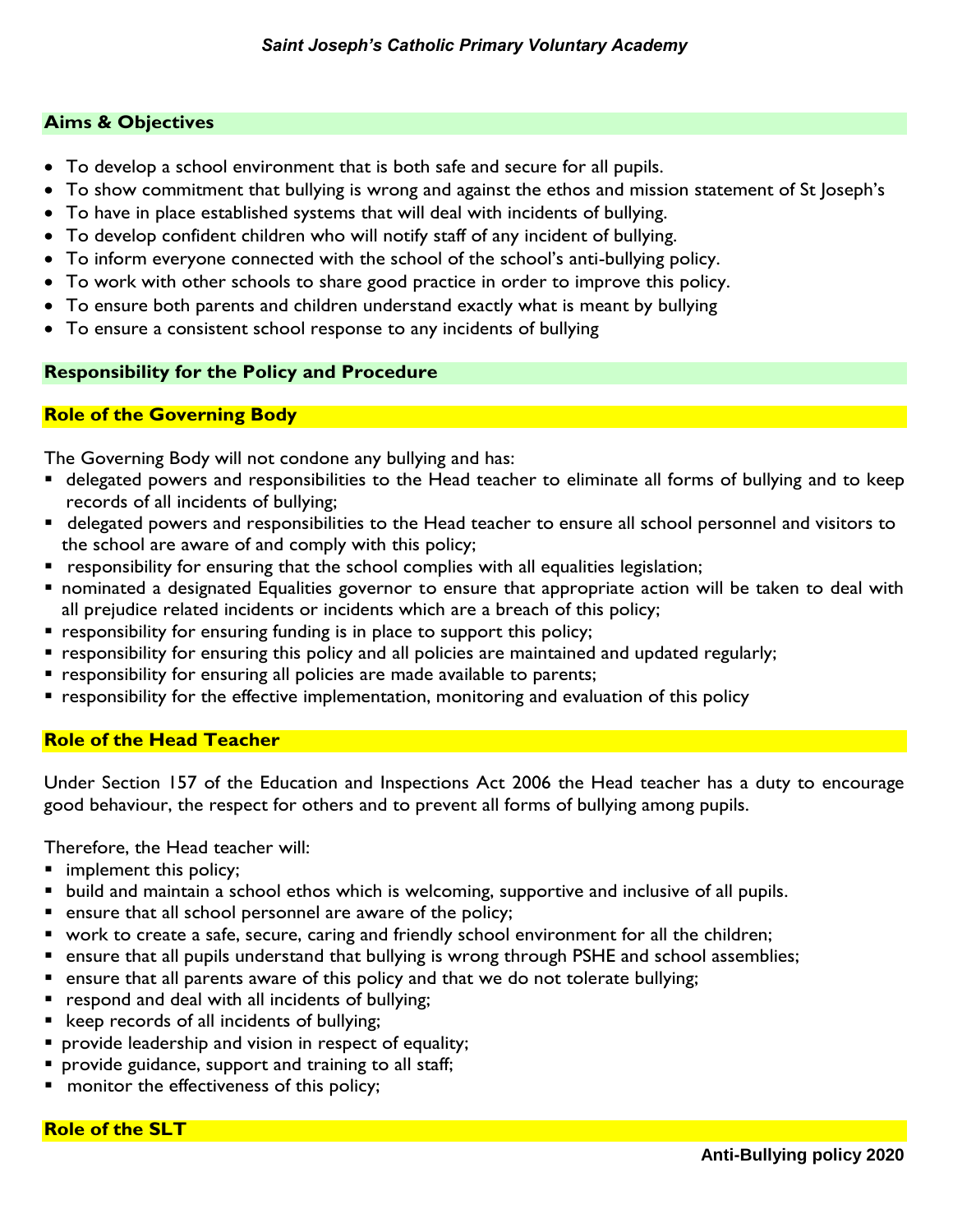The coordinators will:

- **E** lead the development of this policy throughout the school;
- **work closely with the Head of Academy or Executive head teacher;**
- **Perovide guidance and support to all school personnel to understand the signs or behaviour of someone** being bullied;
- **•** work with children to determine those parts of the school where they do not feel safe;
- **E** keep up to date with new developments and resources;
- **Perovide training for all staff on induction and when the need arises;**
- help counsel children who have been bullied and those who use bullying behaviour;
- **P** review and monitor:

#### **Role of School Personnel**

School personnel will:

- **comply with this policy;**
- **•** be aware of the signs of bullying in order to prevent bullying taking place;
- take all forms of bullying seriously;
- encourage pupils to report any incidents of bullying to any member of the school personnel;
- **Periodents of bullying;**
- **The automate is a state in the wrongs of bullying through PSHE;**
- use preventative strategies such as circle time and buddy systems;
- undertake the appropriate training;
- **IF** implement the school's equalities policy and schemes;
- **•** report and deal with all incidents of discrimination;
- **E** attend appropriate training sessions on equality;
- **•** report any concerns they have on any aspect of the school community

## **Identifying Bullying**

Identifying bullying is not easy and some children who are being bullied may not always be prepared to tell someone. It is important therefore that members of staff, parents and others who deal with the children are observant and alert for signs of bullying.

These might include: this does not mean children displaying these signs are being bullied.

- Unwillingness to come to school
- Withdrawn, isolated behaviour
- **•** Complaining about missing possessions
- Refusal to talk about the problem
- Being easily distressed
- Damaged or incomplete work

#### **Procedure**

When a disclosure is made, it should always be treated seriously, with appropriate discretion and carefully investigated. The procedure for dealing with bullying is set out in Appendix A, together with a copy of the incident form.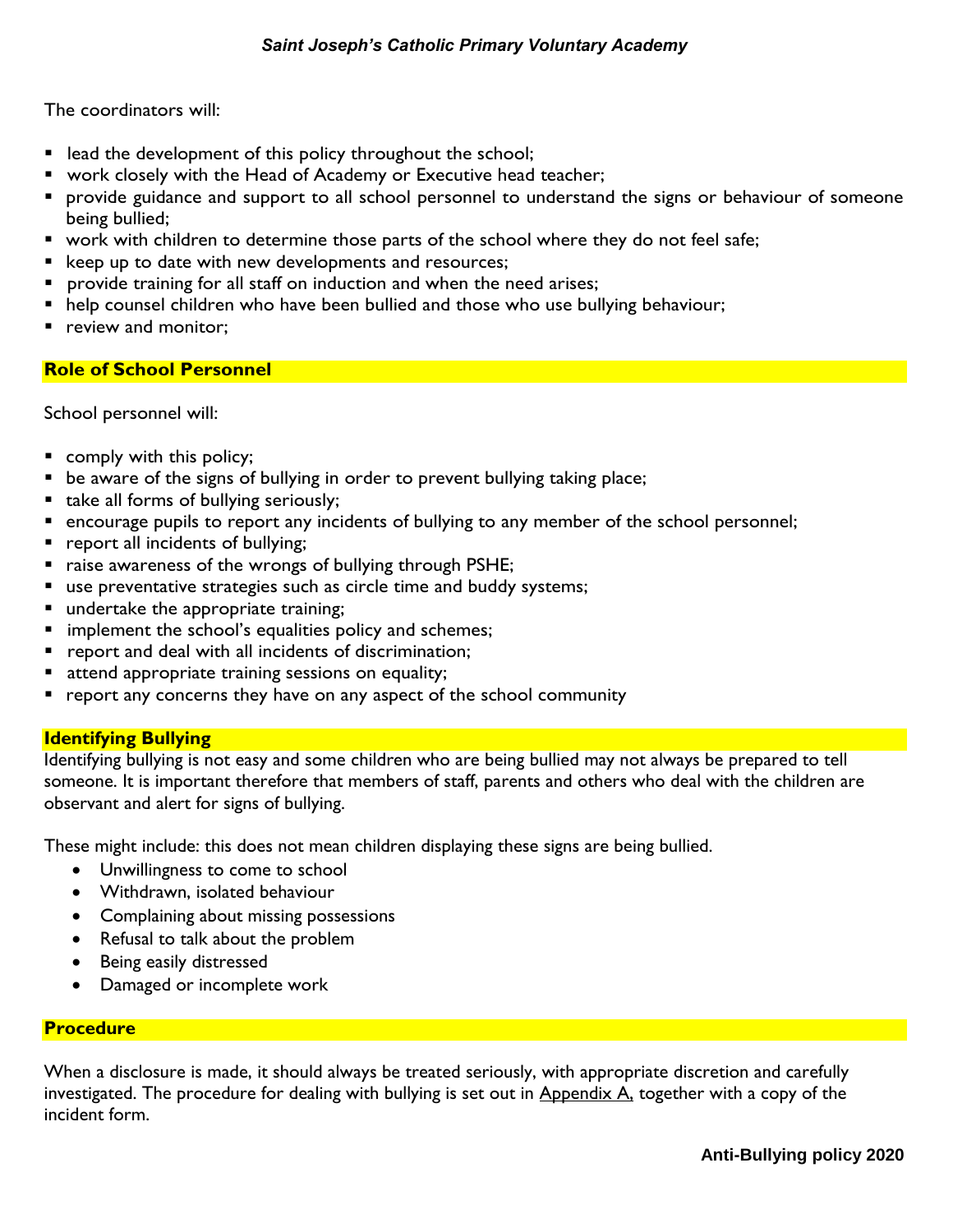## **Cyber Bullying**

Members of staff are also aware that bullying can be carried out through cyberspace. Children should be encouraged to tell someone if they are being bullied in this way. Guidance is also given in ICT lessons when the children are taught about Internet safety. See e-safety policy

#### **Role of Pupils**

Pupils must:

- **be aware of and comply with this policy;**
- **P** report if they are being bullied;
- **P** report if they see someone being bullied;
- discuss ways of preventing bullying through the school council;
- **I** listen carefully to all instructions given by the teacher;
- s ask for further help if they do not understand;
- **treat others, their work and equipment with respect;**
- talk to others without shouting and will use language which is neither abusive nor offensive;
- support the school mission statement;
- liaise with the school council:
- $\blacksquare$  take part in questionnaires and surveys

#### **Role of the School Council**

The School Council will be involved in:

- discussing improvements to this policy during the school year;
- reviewing the effectiveness of this policy with the Head teacher or a senior teacher.

#### **Role of Parents**

Parents must:

- **be aware of and support this policy;**
- **•** report to the school any concerns they have of their child being bullied;
- **•** be assured that the school will deal with all incidents of bullying;
- be assured that they will be informed of incidents and will be involved in discussions;
- **be asked to take part periodic surveys conducted by the school;**
- support the school mission statement

#### **Incidents**

- All reported incidents are investigated and dealt with.
- Parents are informed of all events and what actions have been taken.
- Records will be kept of all incidents and their outcomes.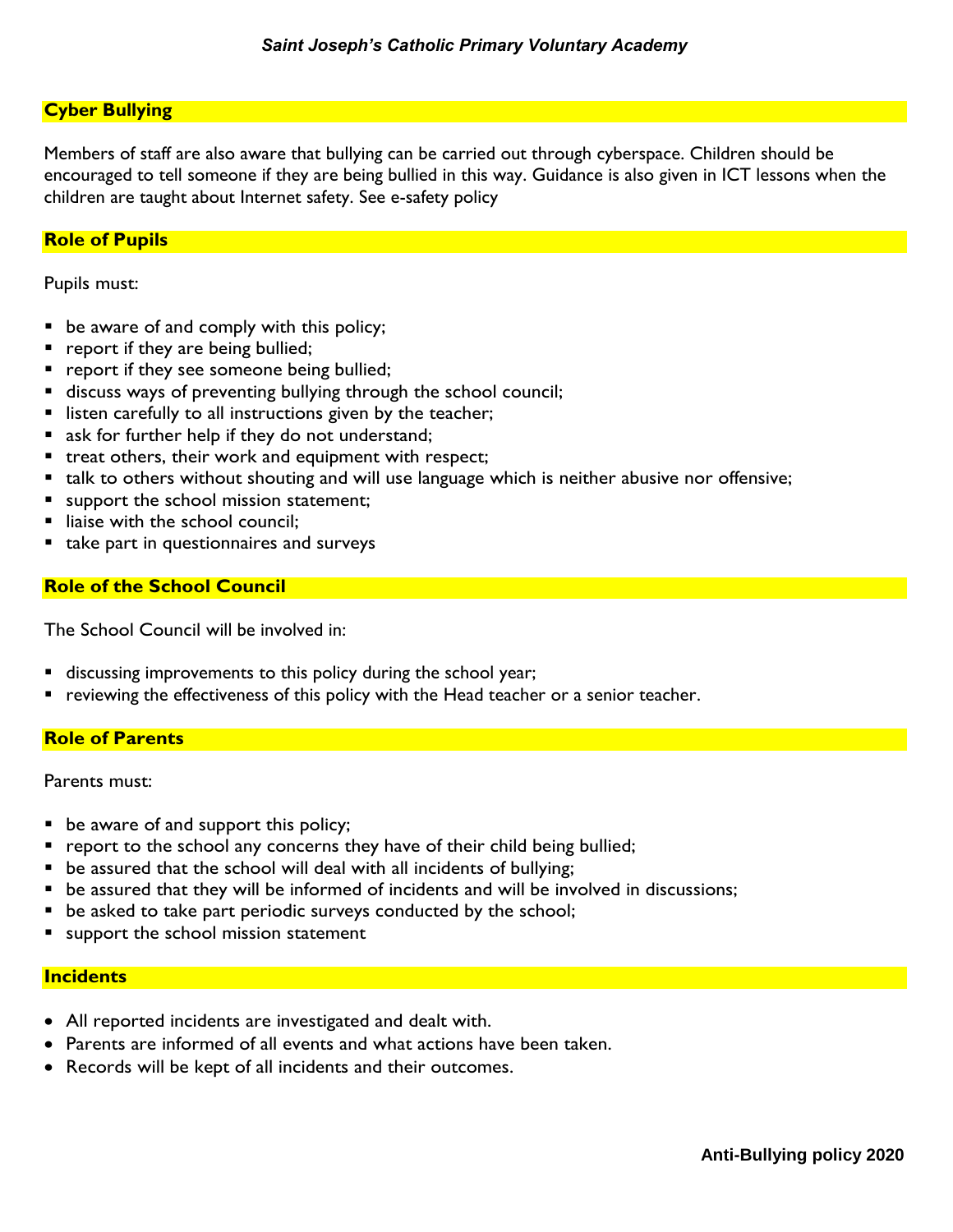#### **Support Mechanisms**

- Support mechanisms are in place to help those who have been bullied.
- All perpetrators of bullying are given time to discuss why they have bullied and why their actions were wrong.

#### **Raising Awareness of this Policy**

We will raise awareness of this policy via:

- the School Prospectus
- the school website
- the Staff Handbook
- communications with home such as newsletters and texts to parents

#### **Equality Impact Assessment**

Under the Equality Act 2010 we have a duty not to discriminate against people on the basis of their age, disability, gender, gender identity, pregnancy or maternity, race, religion or belief and sexual orientation.

This policy has been equality impact assessed and we believe that it is in line with the Equality Act 2010 as it is fair, it does not prioritise or disadvantage any pupil and it helps to promote equality at this school.

#### **Monitoring the Effectiveness of the Policy**

The effectiveness of this policy will be reviewed every two years (or when the need arises) by the Head of Academy or Executive head teacher or a senior teacher and the necessary recommendations for improvement will be made to the Governors.

| <b>Headteacher</b>              | E. McCullagh | Date: | November 2021 |  |  |  |  |  |
|---------------------------------|--------------|-------|---------------|--|--|--|--|--|
|                                 |              |       |               |  |  |  |  |  |
| <b>Chair of Governing Body:</b> | R. Mellows   | Date: | November 2021 |  |  |  |  |  |
|                                 |              |       |               |  |  |  |  |  |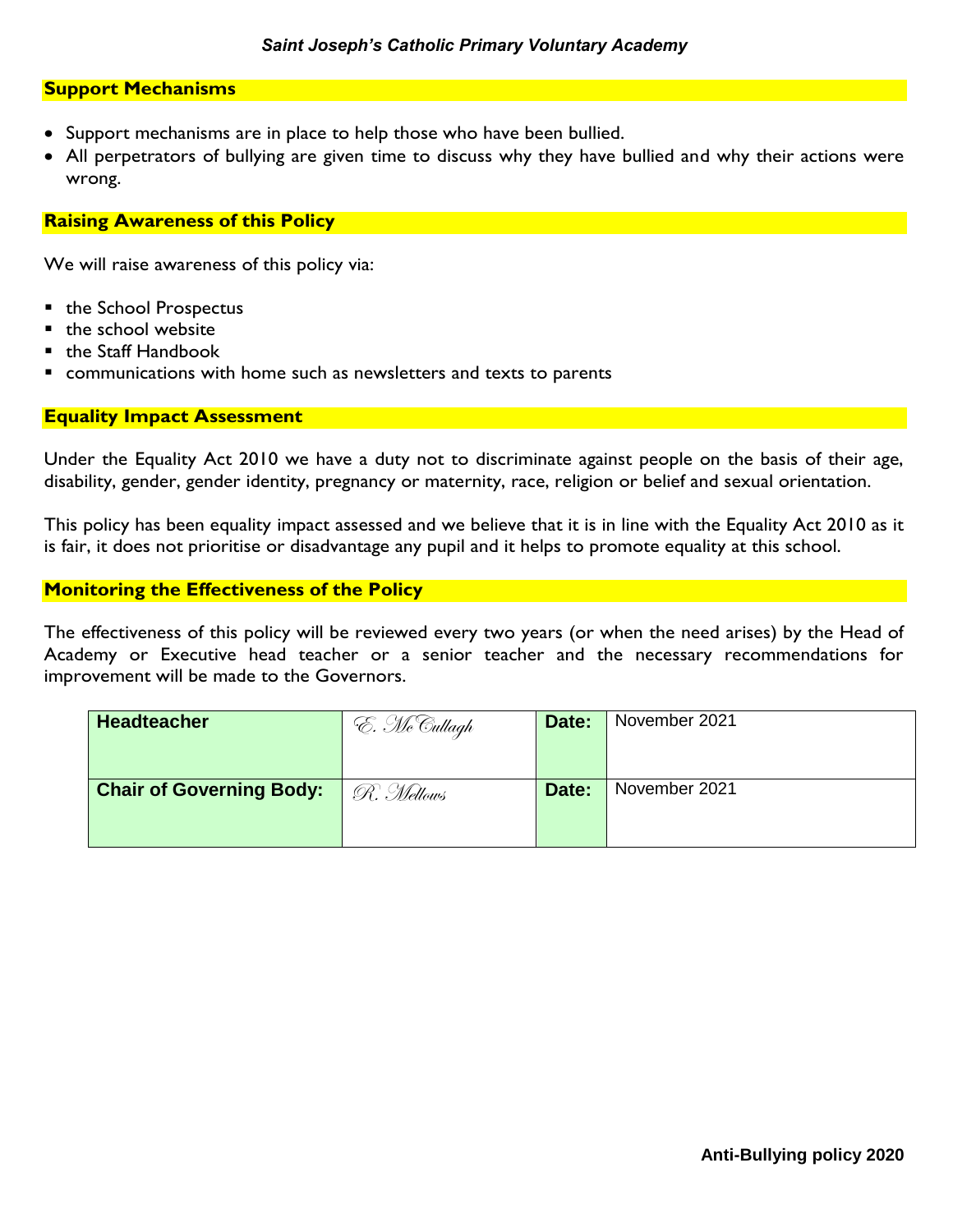#### *Saint Joseph's Catholic Primary Voluntary Academy*

## **Appendix A - Procedure for dealing with Bullying**

- 1. Once the behaviour is identified as bullying the incident should be reported to either the Head teacher /a senior member of staff / DDSL, Safeguarding officer.
- 2. The victim and bully should be interviewed separately.
- 3. The victim's story should be listened to and the pupil reassured that s/he has done the right thing by reporting the situation. Victims of bullying often feel powerless and vulnerable. They may end up believing that they deserve to be bullied. Everything should be done to re-establish the victim's self-esteem and selfconfidence.
- 4. The bully should be spoken to and the reasons why s/he has bullied identified. The bully should be helped to recognise his/her unsociable behaviour and given support and counselling from the pastoral support worker in school or Faith in Families Worker if necessary to address that behaviour.
- 5. On some occasions it may be possible to sit victim and bully down together to discuss their feelings and the reasons why the situation has developed. The problem could then be resolved amicably and/or a compromise reached
- 6. In all instances, the parents of both parties should be contacted and informed of the situation and the action taken. If appropriate, they should be invited into the school to discuss the matter.
- 7. Follow up meetings with the victim should be arranged to find out whether the solution has been effective or not, and the situation should be monitored.
- 8. Serious or prolonged bullying could result in one or more of the following sanctions:
	- $\triangleright$  writing an explanation or apology for the incident
	- $\triangleright$  withdrawal of break or lunch time privileges
	- $\blacktriangleright$  lunchtime detention
	- $\triangleright$  withholding participation in school trips or sports events that are not an essential part of the curriculum
	- $\triangleright$  removal from a particular lesson or peer group
	- $\triangleright$  temporary removal from the class
	- $\triangleright$  fixed term exclusion
	- $\triangleright$  permanent exclusion
- 9. A written record should be made of every incident of bullying using CPOMS. This should include exactly what happened, what action was taken, when the parents were informed and how the incident was followed up. The CPOMs recording should be made no more than 3 hours after the incident taking place.
- 10. All homophobic and racist bullying will be reported to the school governing body.
- 11.While we are aware that it is very difficult to investigate cyber bullying that has happened out of school, we will always endeavor to do so when/of we become aware that it has happened, we will do this using the procedure for dealing with bullying, above. Parents will always be contacted on these occasions and will be encouraged to take an active part in solving the bullying by monitoring use of internet closely at home